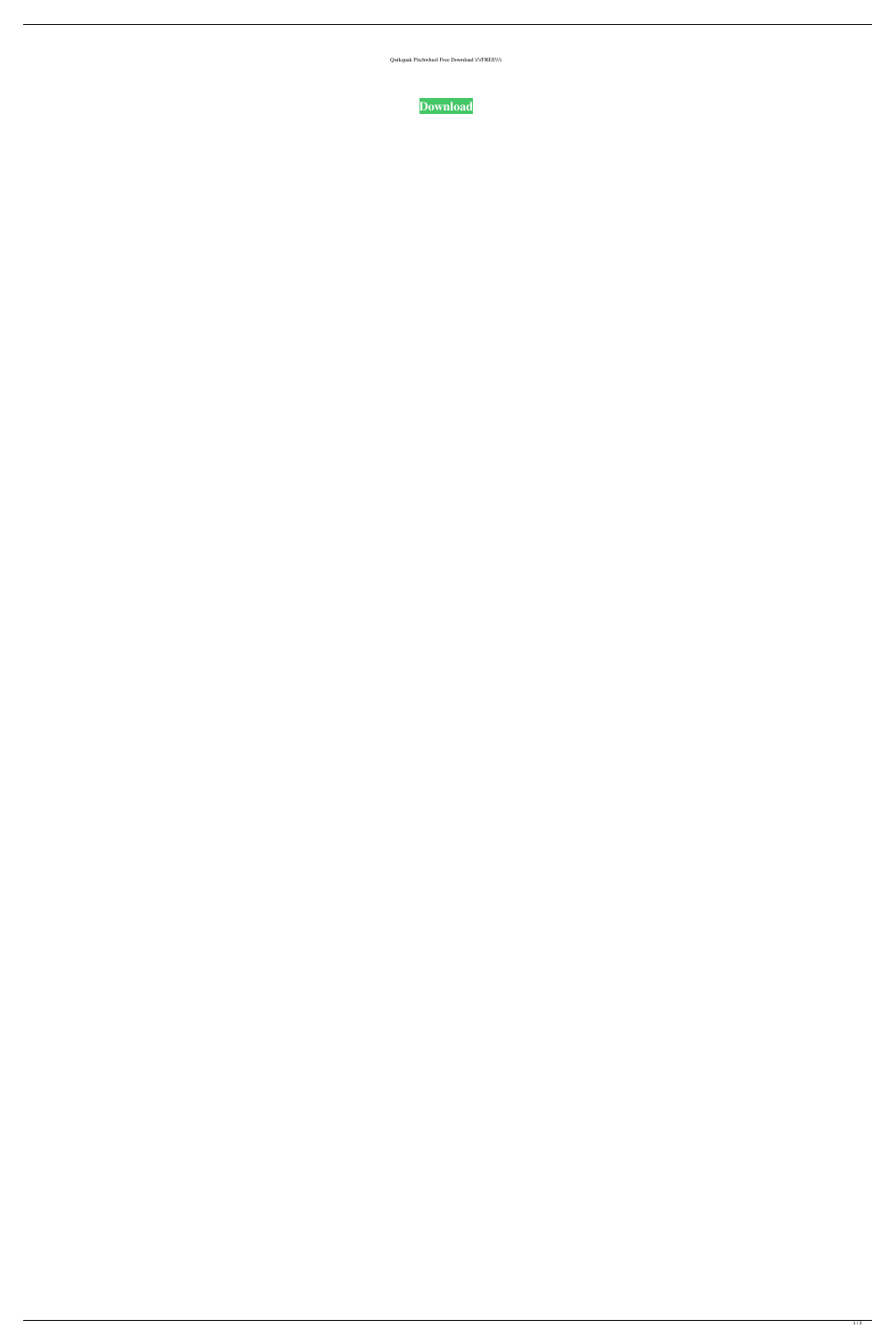Category: ReverbRUNX3 Runt-related transcription factor 3 is a protein that in humans is encoded by the RUNX3 gene. The protein encoded by this gene is a transcriptional regulator that belongs to the family of transcriptio of cell proliferation and differentiation. The encoded protein can interact with histone deacetylase 1 and RUNX2 and may be responsible for the deacetylation of RUNX2. The protein interacts with the transcription coactiva Interactions RUNX3 has been shown to interact with: AP-2alpha, BRD3, HDAC1, RUNX2, and TP53. References Further reading External links Category:Runt domain Category:Transcription factorsThis item has been removed from the mistake, please contact Steam Support This item is incompatible with Garry's Mod. Please see the instructions page for reasons why this item might not work within Garry's Mod. Current visibility: Hidden This item will only admins. 5,238 ratings Kurv's Survival! Description Discussions Comments Change Notes Created by Kamarakos Offline See all 24 collections created by Kamarakos and other people (some may be hidden) 33,739 Unique Visitors 59, elements to a page (for a conference website). To provide an example, consider the following javascript: \$(''); To be clearer, I first create an empty HTML element with the class hotelRoom. As the number